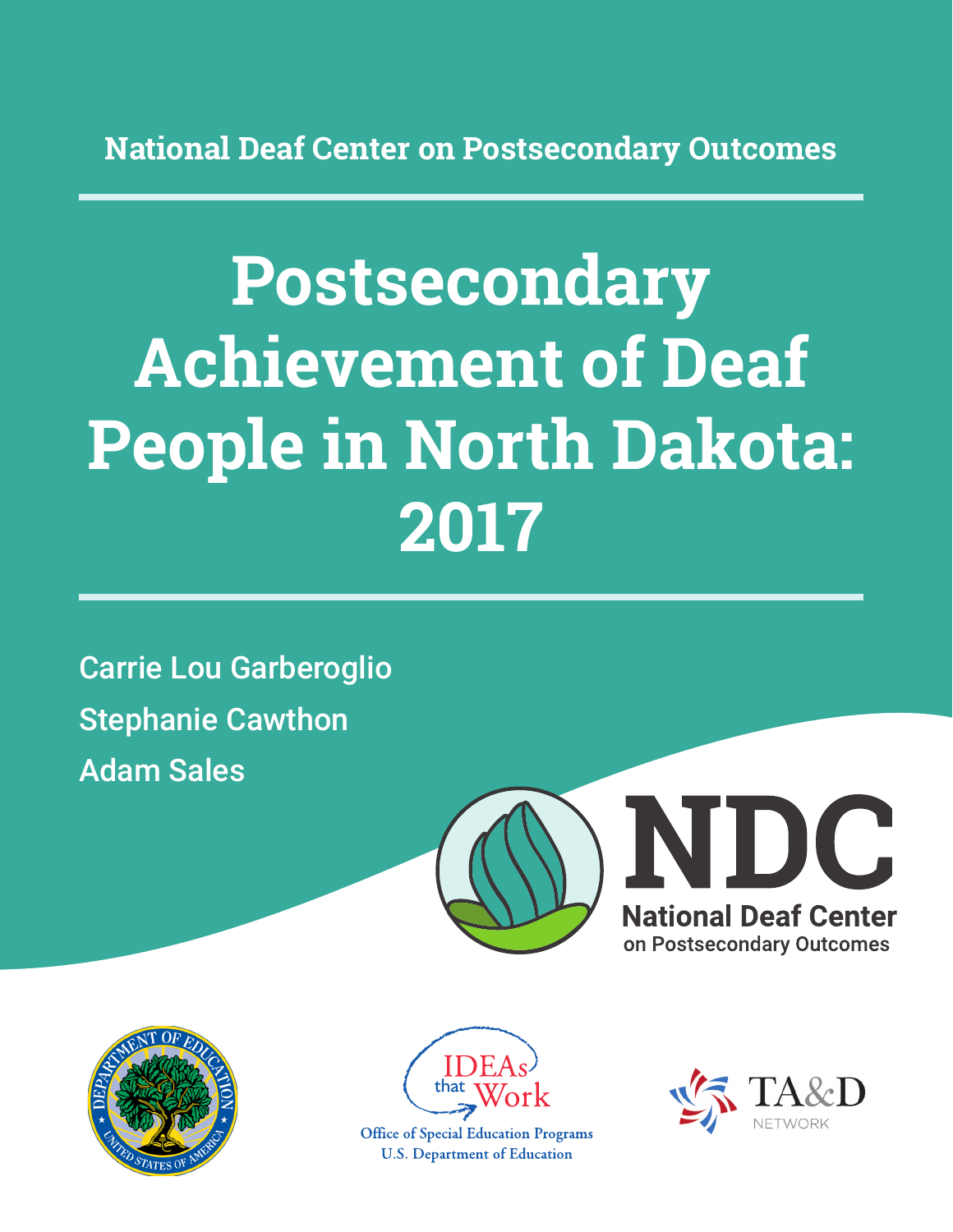This document was developed under a grant from the U.S. Department of Education, OSEP #HD326D160001. However, the contents do not necessarily represent the policy of the U.S. Department of Education, and you should not assume endorsement by the federal government.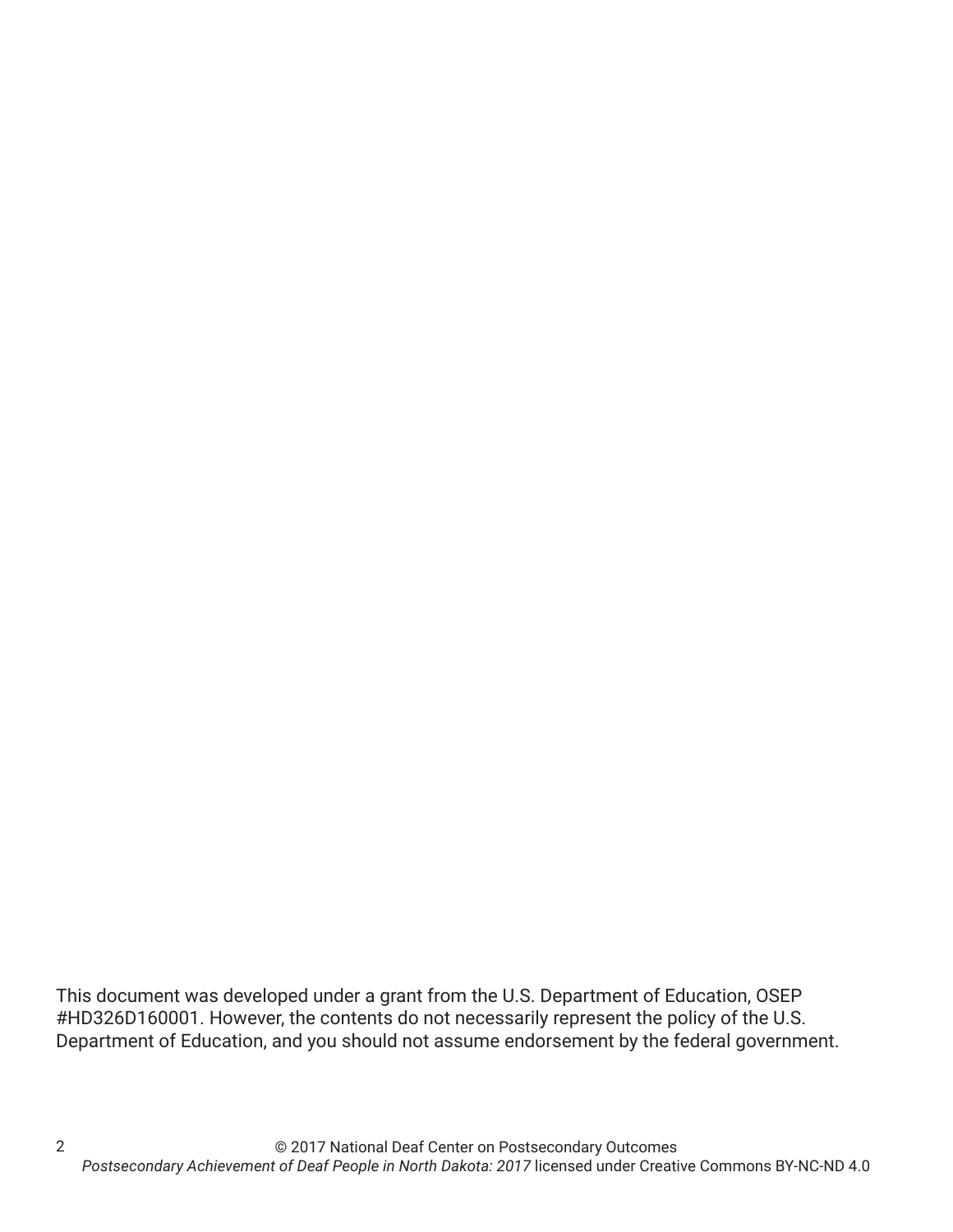Postsecondary experiences of deaf people vary widely across the nation. National reports about educational attainment and employment are available at nationaldeafcenter.org (Garberoglio, Cawthon, & Bond, 2016; Garberoglio, Cawthon, & Sales, 2017). This report provides current estimates of postsecondary achievement in North Dakota. We used 5-year estimates of data from the American Community Survey (ACS), a national survey conducted by the U.S. Census Bureau, to generate the findings in this report. More information about this dataset and the analyses are shared in the Methods section at the end of this report.

# **EDUCATIONAL ATTAINMENT**

In the United States, deaf people attained lower levels of education than their hearing peers in 2015, according to national educational attainment data (Garberoglio et al., 2017). Educational attainment also varied across gender, race, and ethnicity.



In this report, we use the term *deaf* in an all-encompassing manner to include individuals who identify as Deaf, hard of hearing, hearing impaired, late deafened, and deafdisabled.

© 2017 National Deaf Center on Postsecondary Outcomes

*Postsecondary Achievement of Deaf People in North Dakota: 2017* licensed under Creative Commons BY-NC-ND 4.0

**In North Dakota,**

**2.6%**

**of 25–64 year**

**olds are deaf.**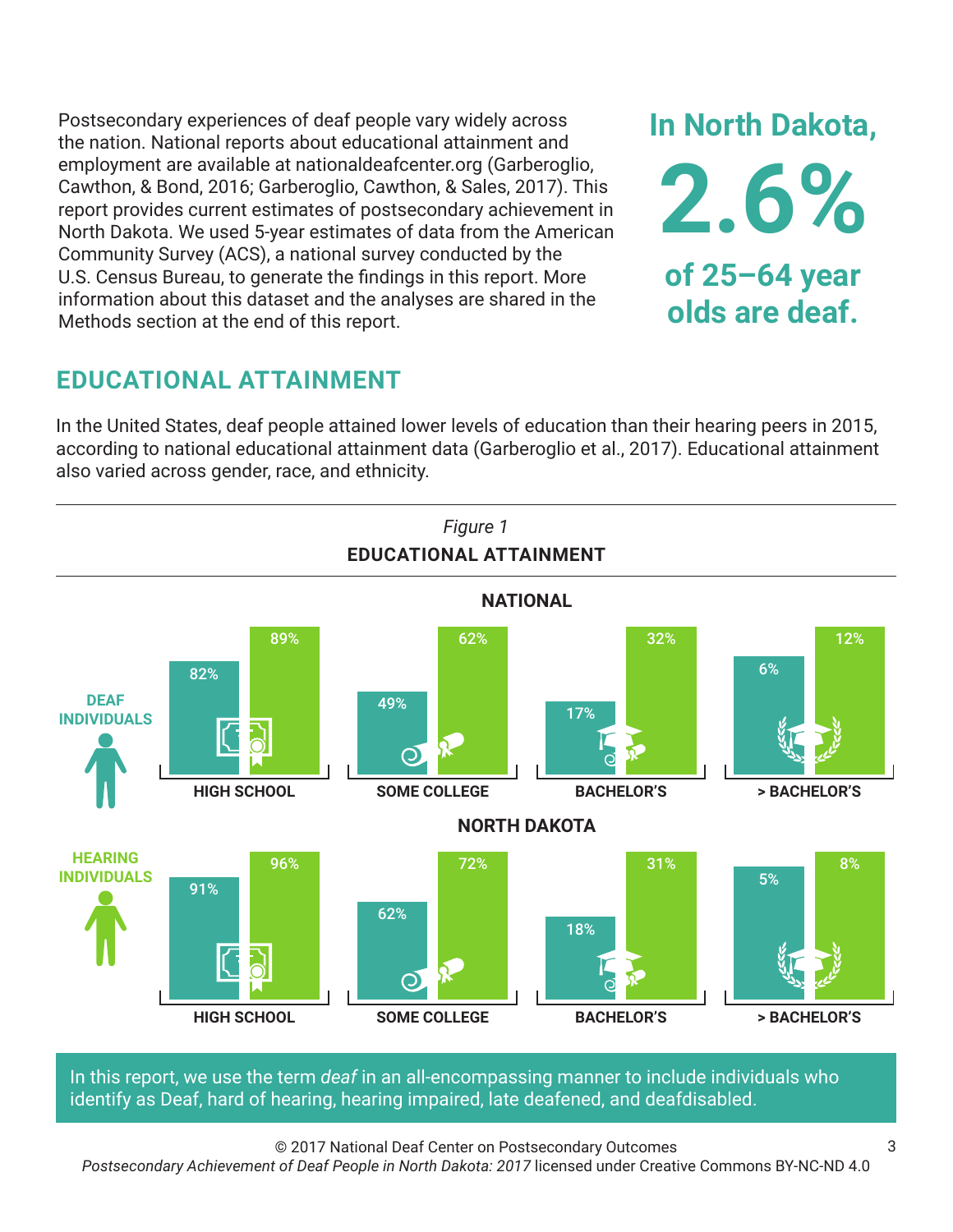#### *Figure 2*

### **EDUCATIONAL ATTAINMENT IN NORTH DAKOTA BY GENDER**



4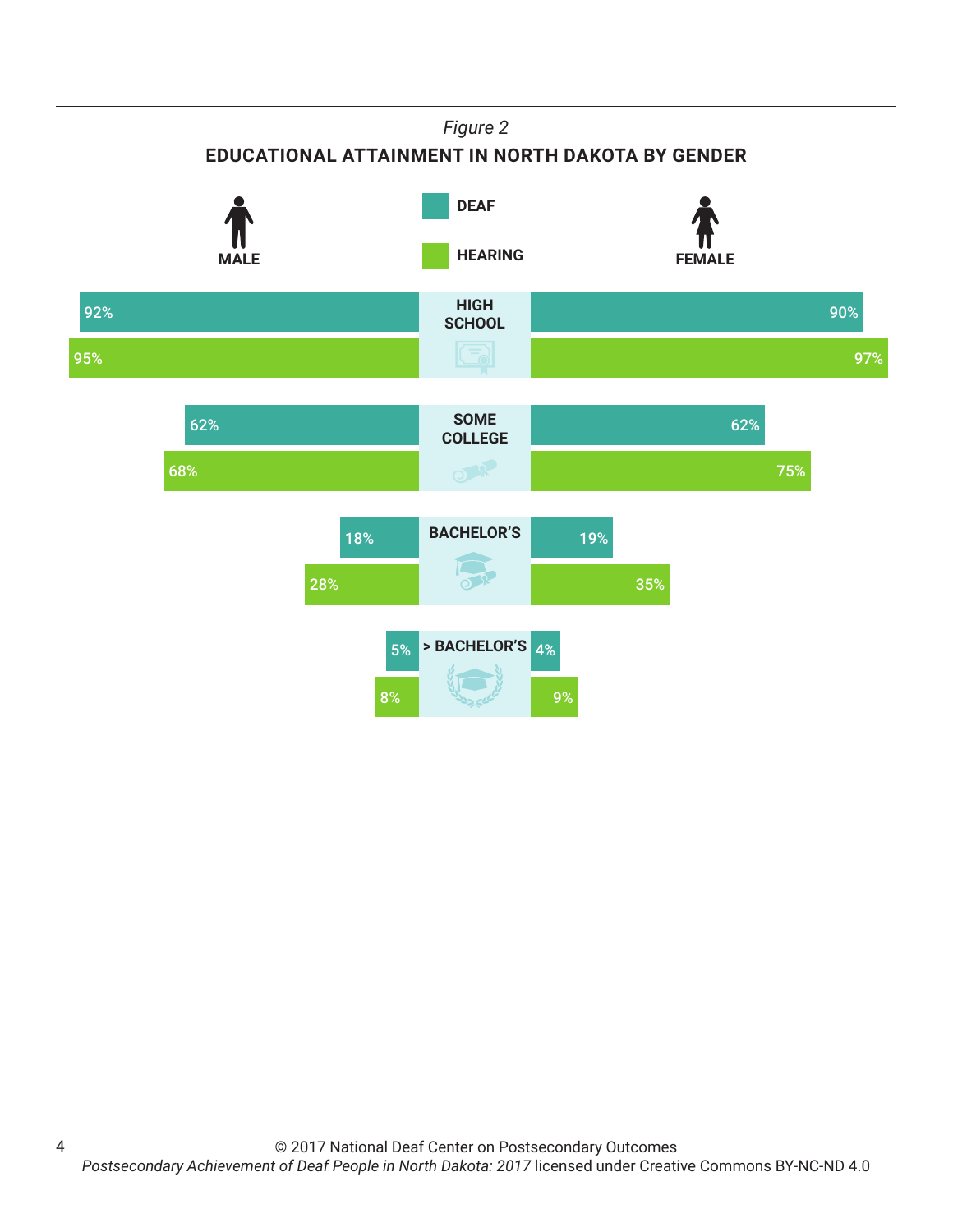*Figure 3*

**EDUCATIONAL ATTAINMENT IN NORTH DAKOTA BY RACE AND ETHNICITY**



A large percentage of deaf individuals have additional disabilities, and each combination of which results in unique strengths and challenges. Educational attainment rates vary by type of disability. Across the nation, deaf individuals with any type of additional disability reported lower educational attainment levels.

| Figure 4<br>EDUCATIONAL ATTAINMENT BY DISABILITY |                              |                               |                   |              |
|--------------------------------------------------|------------------------------|-------------------------------|-------------------|--------------|
|                                                  | <b>HIGH</b><br><b>SCHOOL</b> | <b>SOME</b><br><b>COLLEGE</b> | <b>BACHELOR'S</b> | > BACHELOR'S |
| DEAF + NO ADDITIONAL DISABILITY                  | 92%                          | 64%                           | 23%               | 6%           |
| DEAF + ANY ADDITIONAL DISABILITY                 | 90%                          | 59%                           | 13%               | 4%           |
| <b>DEAFBLIND</b>                                 | 91%                          | 50%                           | 7%                | 1%           |

5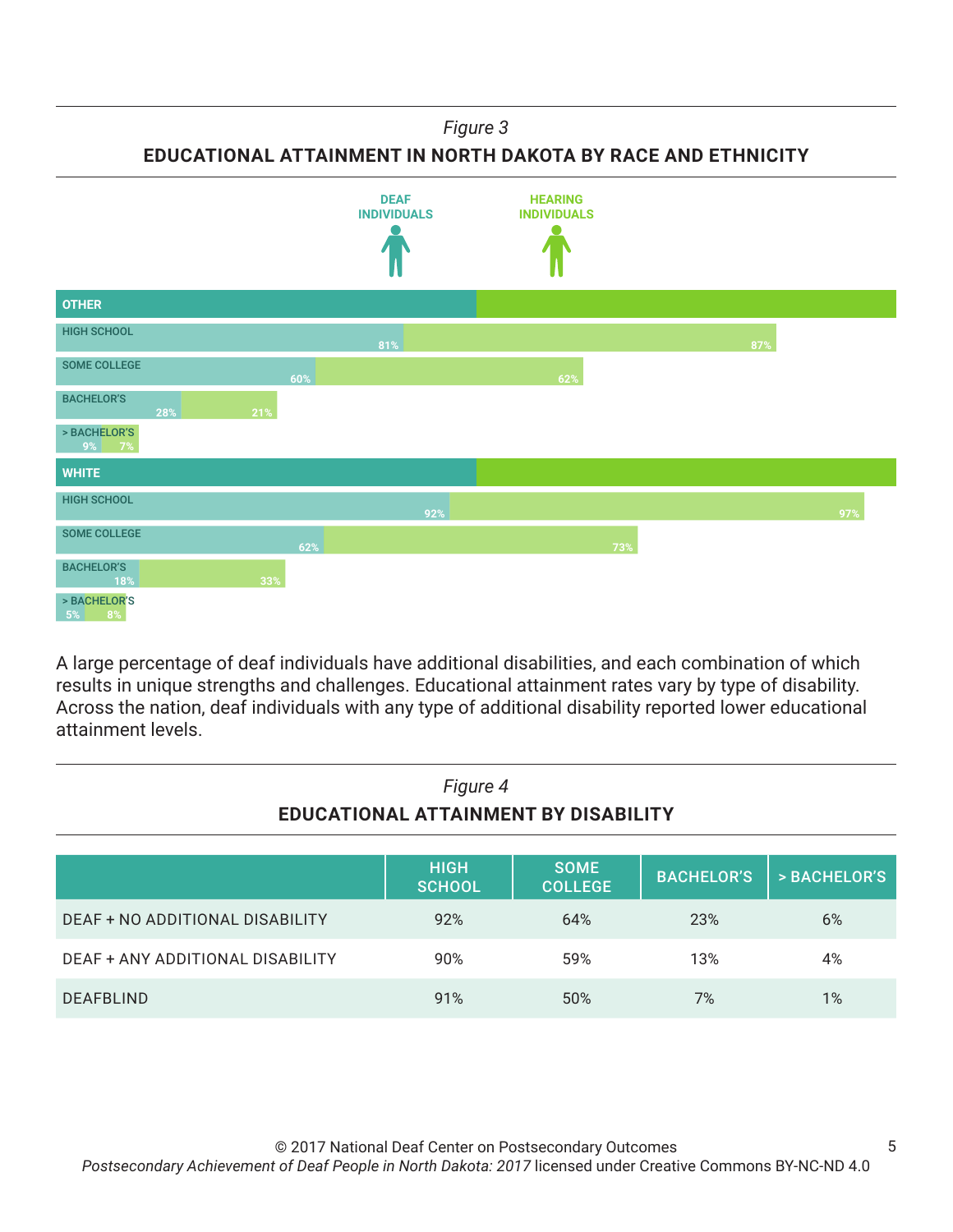# **EMPLOYMENT RATES**

6

National employment statistics show lower employment rates among deaf individuals. Almost half of deaf people are not in the labor force (Garberoglio, Cawthon, & Bond, 2016). Employment rates also vary by gender, race, and ethnicity.

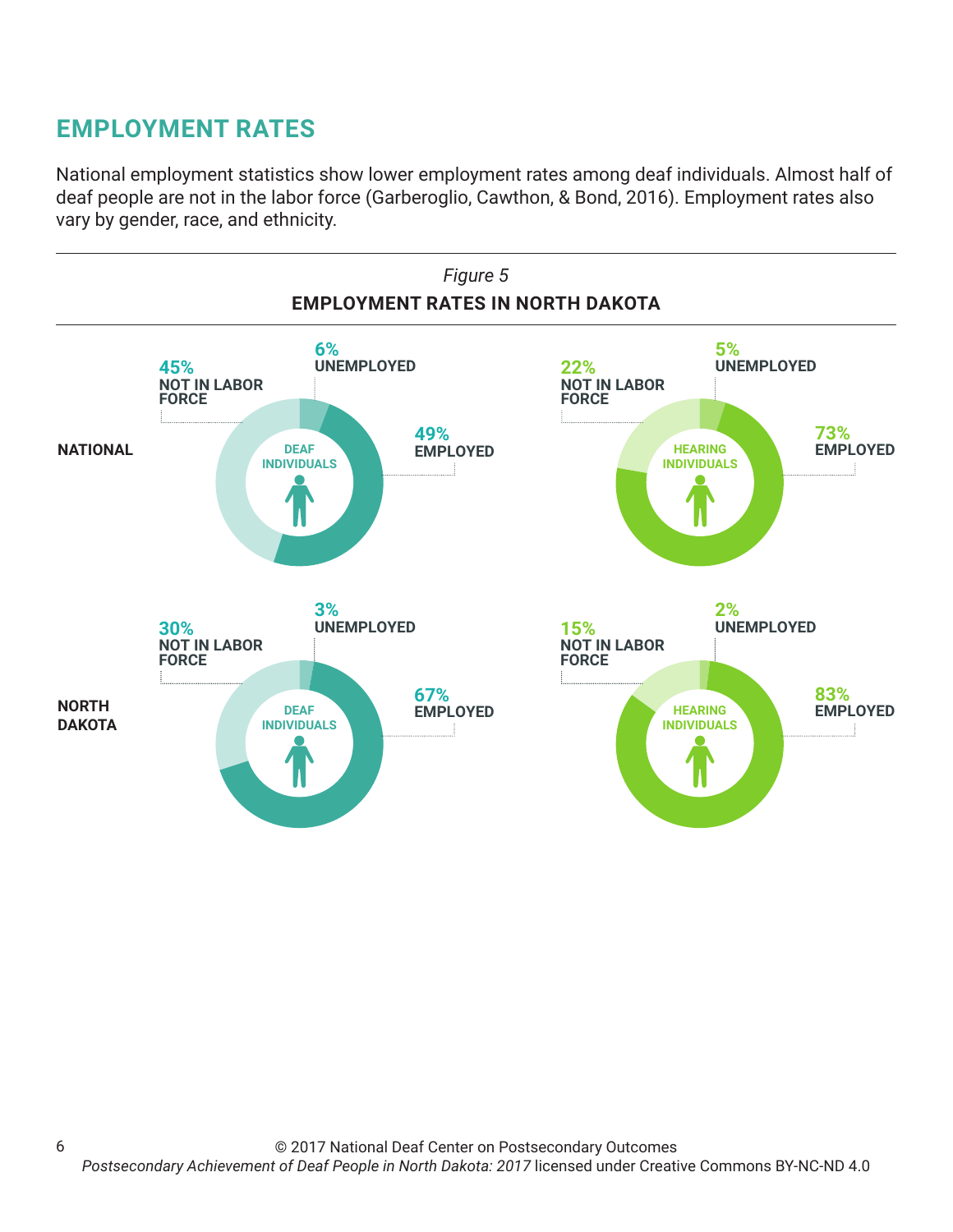

## *Figure 7* **EMPLOYMENT RATES IN NORTH DAKOTA BY RACE AND ETHNICITY**



7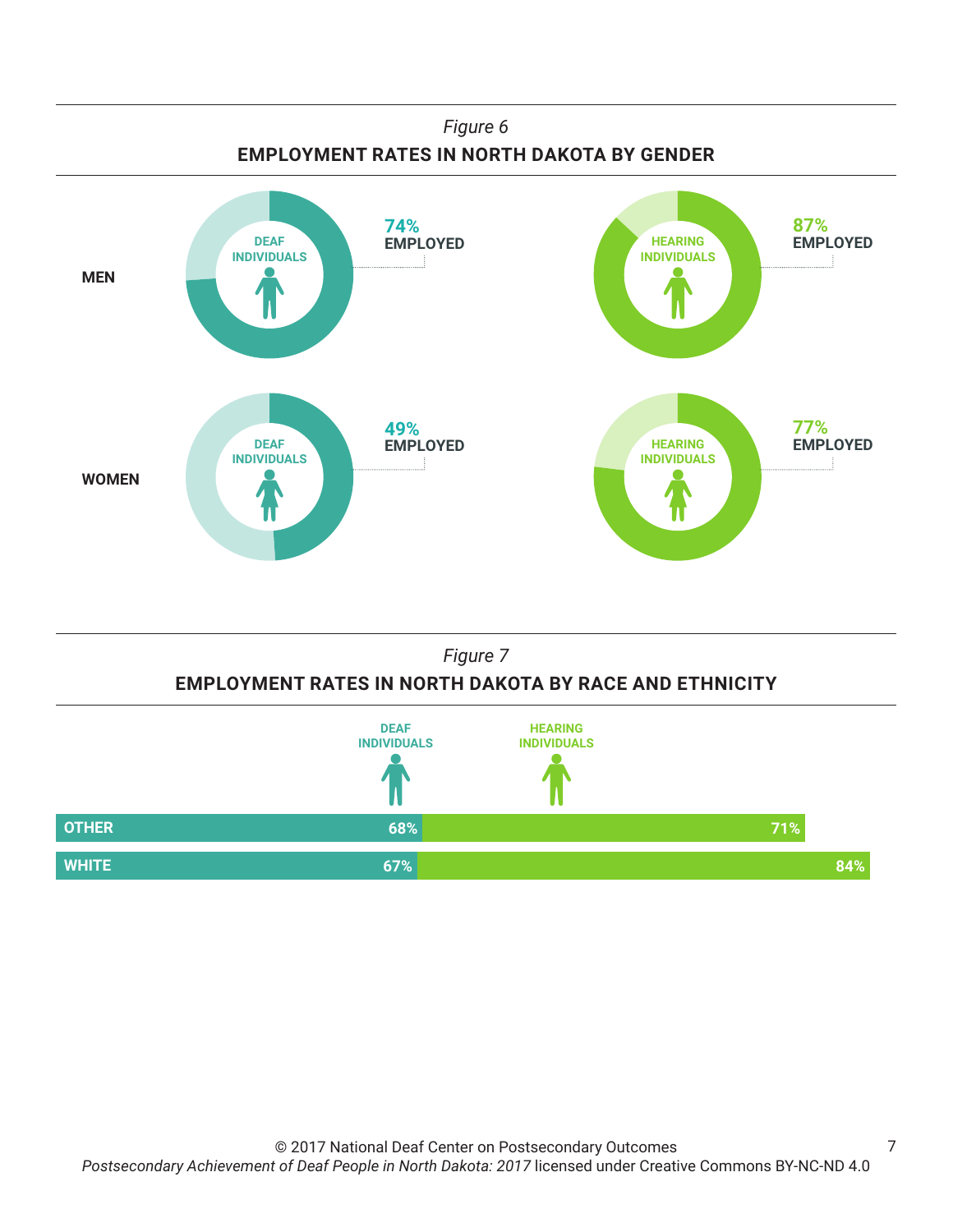## *Figure 8* **EMPLOYMENT RATES IN NORTH DAKOTA BY DISABILITY**



# **SUPPLEMENTAL SECURITY INCOME**

Deaf individuals receive supplemental security income (SSI) benefits at different rates across the nation. 11.9% of deaf people ages 25–64 in the U.S. receive SSI benefits. In North Dakota, 5.7% of deaf people receive SSI benefits.

# **EARNINGS**

National data show lower median earnings among deaf individuals who were employed full time. Earnings also vary across gender, race, ethnicity, and disability status.



© 2017 National Deaf Center on Postsecondary Outcomes

*Postsecondary Achievement of Deaf People in North Dakota: 2017* licensed under Creative Commons BY-NC-ND 4.0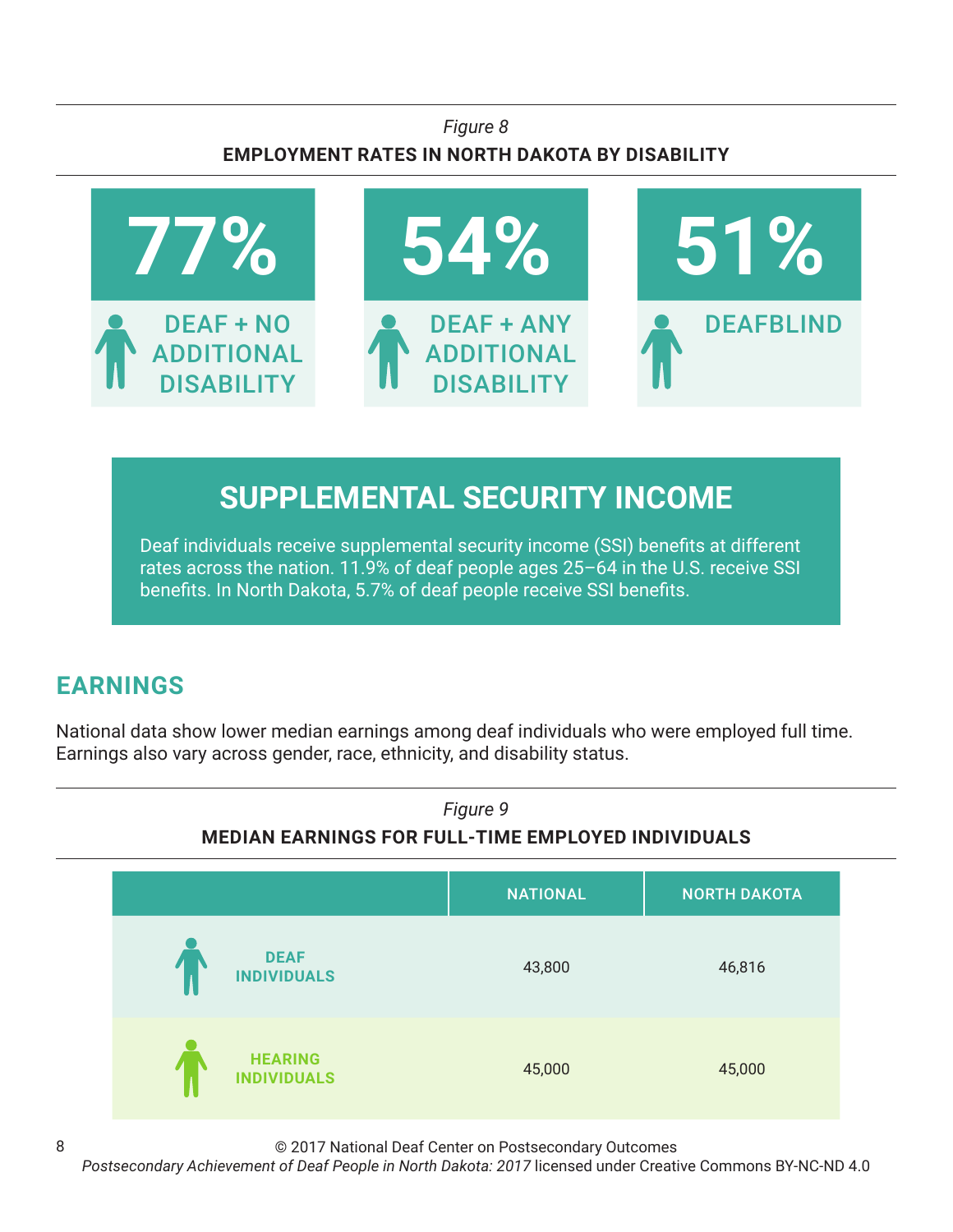*Figure 10*

**MEDIAN EARNINGS FOR FULL-TIME EMPLOYED INDIVIDUALS IN NORTH DAKOTA BY GENDER**



*Figure 11*

**MEDIAN EARNINGS FOR FULL-TIME EMPLOYED INDIVIDUALS IN NORTH DAKOTA BY RACE AND ETHNICITY**



*Figure 12*

**MEDIAN EARNINGS FOR FULL-TIME EMPLOYED INDIVIDUALS IN NORTH DAKOTA BY DISABILITY**



© 2017 National Deaf Center on Postsecondary Outcomes *Postsecondary Achievement of Deaf People in North Dakota: 2017* licensed under Creative Commons BY-NC-ND 4.0